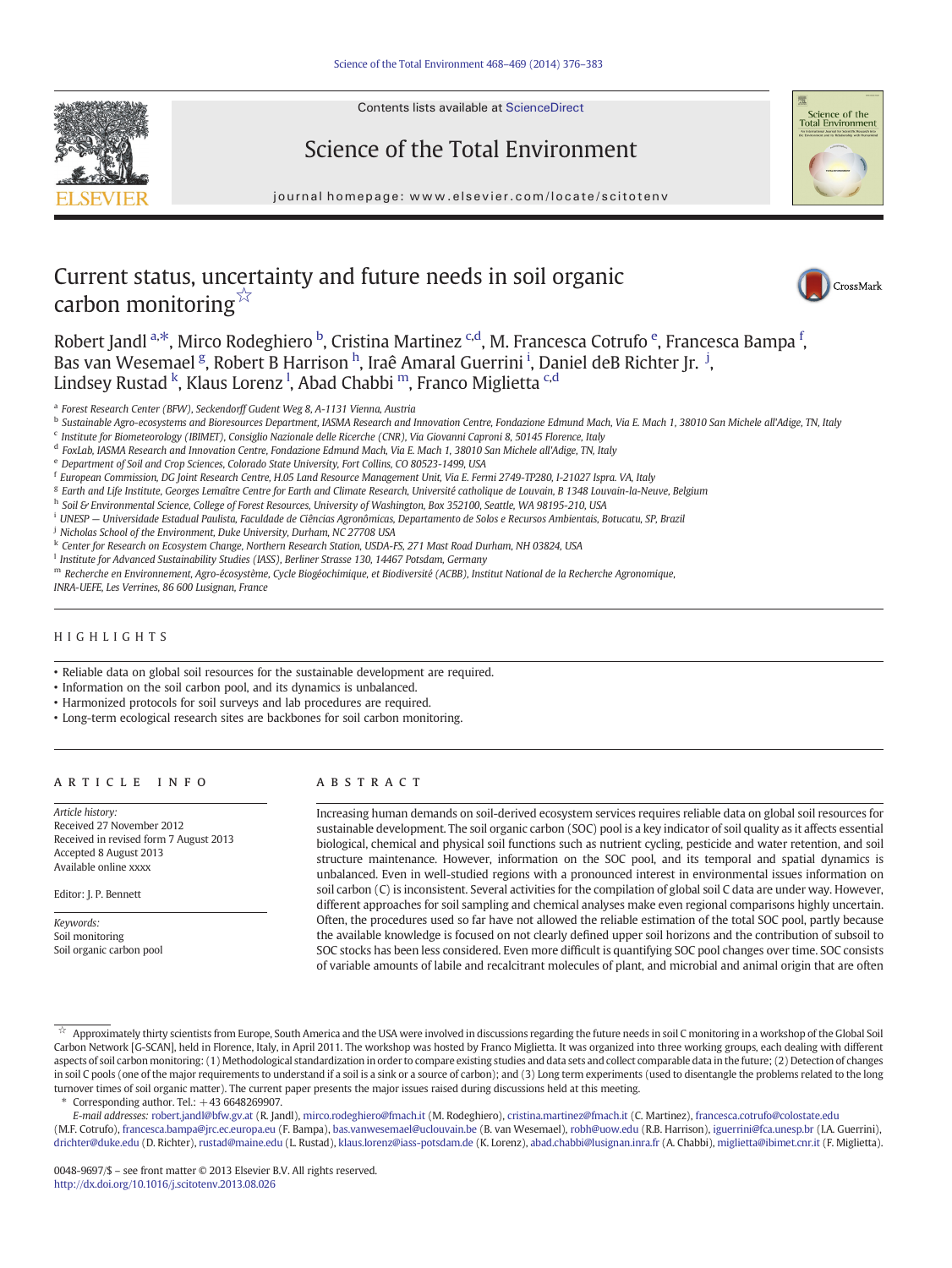operationally defined. A comprehensively active soil expert community needs to agree on protocols of soil surveying and lab procedures towards reliable SOC pool estimates. Already established long-term ecological research sites, where SOC changes are quantified and the underlying mechanisms are investigated, are potentially the backbones for regional, national, and international SOC monitoring programs.

© 2013 Elsevier B.V. All rights reserved.

#### <span id="page-1-0"></span>1. Introduction

The amount of C stored in soils worldwide is estimated to add up to more than 3000 Pg (1 Pg  $= 10^{15}$  g, [Jansson et al. \(2010\)](#page-7-0)). Soils not only contain C but also can represent a significant sink for atmospheric carbon dioxide  $(CO<sub>2</sub>)$ . Evidence for rapidly changing SOC pools has been shown for different ecosystems and continued warming may lead to strong climate-induced SOC loss ([Bellamy et al., 2005; Cox et al., 2000;](#page-6-0) [Rumpel and Chabbi, 2010; Post and Kwon, 2000; West et al., 2004](#page-6-0)). The effect of land-use change on the soil C pool was shown for an example of afforestation of marginal agricultural land with loblolly pine (Pinus taeda L.) plantations ([Richter and Markewitz, 2001; Markewitz](#page-7-0) [et al., 2002\)](#page-7-0). Short-term soil C change data are increasingly available based on results from repeated national forest soil inventories in Europe [\(Jandl et al., 2012; Olsson et al., 2009](#page-7-0)). Activities for mitigation of climate change include soil-preserving management practices [\(Ogle](#page-7-0) [et al., 2005; Powlson et al., 2011\)](#page-7-0). Several policy initiatives such as the European Soil Thematic Strategy therefore put the preservation of the SOC pool prominently on their agenda in order to assure the sustainable and efficient use of the limited soil resource [\(European Commission,](#page-6-0) [2006, 2012\)](#page-6-0). Methods, data needs, and models for the assessment of SOC changes at a spatial resolution relevant for decision making in land-use issues are not yet sufficiently elaborated ([Smith et al., 2012](#page-7-0)). Global soil monitoring programs are still immature although the key role of SOC for human well-being has long been recognized ([Lal,](#page-7-0) [2004](#page-7-0)). For a global soil C monitoring program representing the main types of ecosystems and allowing both the SOC stocks and the stock changes to be estimated, several challenges remain to be solved:

- ∙ The information on SOC is geographically unbalanced. An immediate challenge is the harmonization of already existing regional soil monitoring programs and soil databases.
- ∙ The identification of a universal metric for SOC monitoring is needed. Typically, information is available for the total C concentration, which is then converted to the total SOC pool. For a valid estimation of the SOC pool, the measurement of the soil bulk density and the content of rock fragments are equally important.
- ∙ A standardized approach to the reported soil depth for SOC pool estimations is required. SOC can be unevenly distributed over

varying soil depths. Existing soil C maps are often based on data that poorly reflect the C pool of deeper soil horizons. The effect of land use changes on deep C stocks has been poorly addressed.

- ∙ The understanding of SOC stabilization processes is incomplete. No general agreement on soil C fractionation methods to estimate the degree of stabilization has been achieved.
- ∙ Specific field work protocols for the assessment of SOC dynamics are needed. The large spatial heterogeneity of SOC in comparison to its moderate temporal change calls for cost-effective sampling protocols in order to properly capture SOC dynamics on a landscape scale and to identify small SOC changes in a highly variable pool.
- ∙ SOC monitoring programs need to liaise with long-term soil experiment (LTSE). LTSEs offer a baseline for the SOC pool and can comprise a set of sites where targeted research on soil processes and their impacts on soil C can be performed. They can serve as a backbone for SOC monitoring.
- ∙ Mechanistic SOC simulation models are expected to play an important role in monitoring programs. They can assist in the estimation of temporal trends in the SOC pool, but they are not yet adequate for the extrapolation of existing soil information over space and time.

In this paper we describe the current status and the recognized obstacles for setting up a global SOC monitoring network. We analyze the options of soil C assessments and evaluate the different approaches with respect to their potential of assessing SOC pools and changes.

#### 2. Present status of soil monitoring protocols

Current knowledge on the global distribution of soils and their properties is based on harmonized databases. The data are collected and databases are maintained by different stakeholders. Different efforts for mapping global soil resources are under way. Representative soil surveys are the basis for soil maps that ideally allow estimates of the total SOC pool to be derived (Table 1, [van Wesemael et al. \(2011\)](#page-7-0)). In order to obtain an estimate on SOC pool changes, temporal trends need to be assessed by repeated soil inventories, or soil monitoring programs. Ground truth data from soil surveys provide an estimate of SOC

#### Table 1

Examples for existing and emerging large-scale soil assessment projects, including soil maps, soil C maps, and databases on soil C pools.

| Network                                                                                        | Region      | Reported C                                                            | Ref. |
|------------------------------------------------------------------------------------------------|-------------|-----------------------------------------------------------------------|------|
| FAO soil map                                                                                   | Global      | Derived from soil profile data and pedotransfer rules                 |      |
| Global soil map                                                                                | Global      | Different mapping methods based on existing data                      |      |
| International Soil Carbon Network (ISCN), National Resource Inventory (NRI),                   | U.S.A.      | Based on measured SOC data from different data providers <sup>c</sup> |      |
| Forest Inventory and Analysis (FIA) Program                                                    |             |                                                                       |      |
| National Ecological Observatory Network (NEON)                                                 | U.S.A.      | Based on measured SOC data from different data providers <sup>d</sup> |      |
| European Soil and Database (ESDB) map and Land Use/Cover Statistical Area frame Survey (LUCAS) | Europe      | Based on harmonized data; topsoil SOC                                 |      |
| Soil map Africa (AfSIS)                                                                        | Africa      | Based on heterogeneous data; in preparation by JRC                    |      |
| National Soil Database New Zealand (NSD)                                                       | New Zealand | SOC content in topsoil of agricultural sites                          |      |
|                                                                                                |             |                                                                       |      |

<sup>a</sup> [FAO/IIASA/ISRIC/ISS-CAS/JRC, \(2008\)](#page-6-0), [http://www.fao.org/geonetwork/srv/en/metadata.show?id=14116,](http://www.mfe.govt.nz/issues/climate/lucas/) accessed Aug 7, 2013.<br><sup>b</sup> Project of the International Union of Soil Societies, http://www.globalsoilman.pot/. accessed

<sup>b</sup> Project of the International Union of Soil Societies, [http://www.globalsoilmap.net/,](http://www.mfe.govt.nz/issues/climate/lucas/) accessed Aug 7, 2013.

<sup>c</sup> http://www.fl[uxdata.org/nscn/SitePages/Home.aspx](http://www.mfe.govt.nz/issues/climate/lucas/); accessed Aug 7, 2013, [Nusser and Goebel \(1997\)](#page-7-0); [http://www.](http://www.mfe.govt.nz/issues/climate/lucas/)fia.fs.fed.us/; accessed Aug 7, 2013; [O'Neill et al. \(2005\)](#page-7-0); [Spencer](#page-7-0) [et al. \(2011\)](#page-7-0).

<sup>d</sup> [http://neoninc.org](http://www.mfe.govt.nz/issues/climate/lucas/); accessed Aug 7, 2013, under construction.

[Jones et al. \(2004\);](#page-7-0) [European Commission \(2005\)](#page-6-0), [http://eusoils.jrc.ec.europa.eu/library/esdac/index.html;](http://www.mfe.govt.nz/issues/climate/lucas/) accessed Aug 7, 2013, European 'Land Use/Cover Statistical Area frame Survey' (LUCAS) project.

<sup>f</sup> [http://eusoils.jrc.ec.europa.eu/library/maps/africa\\_atlas/index.html](http://www.mfe.govt.nz/issues/climate/lucas/); accessed Aug 7, 2013.

<sup>g</sup> [van Wesemael et al. \(2011\)](#page-7-0); [http://www.mfe.govt.nz/issues/climate/lucas/;](http://www.mfe.govt.nz/issues/climate/lucas/) accessed Aug 7, 2013.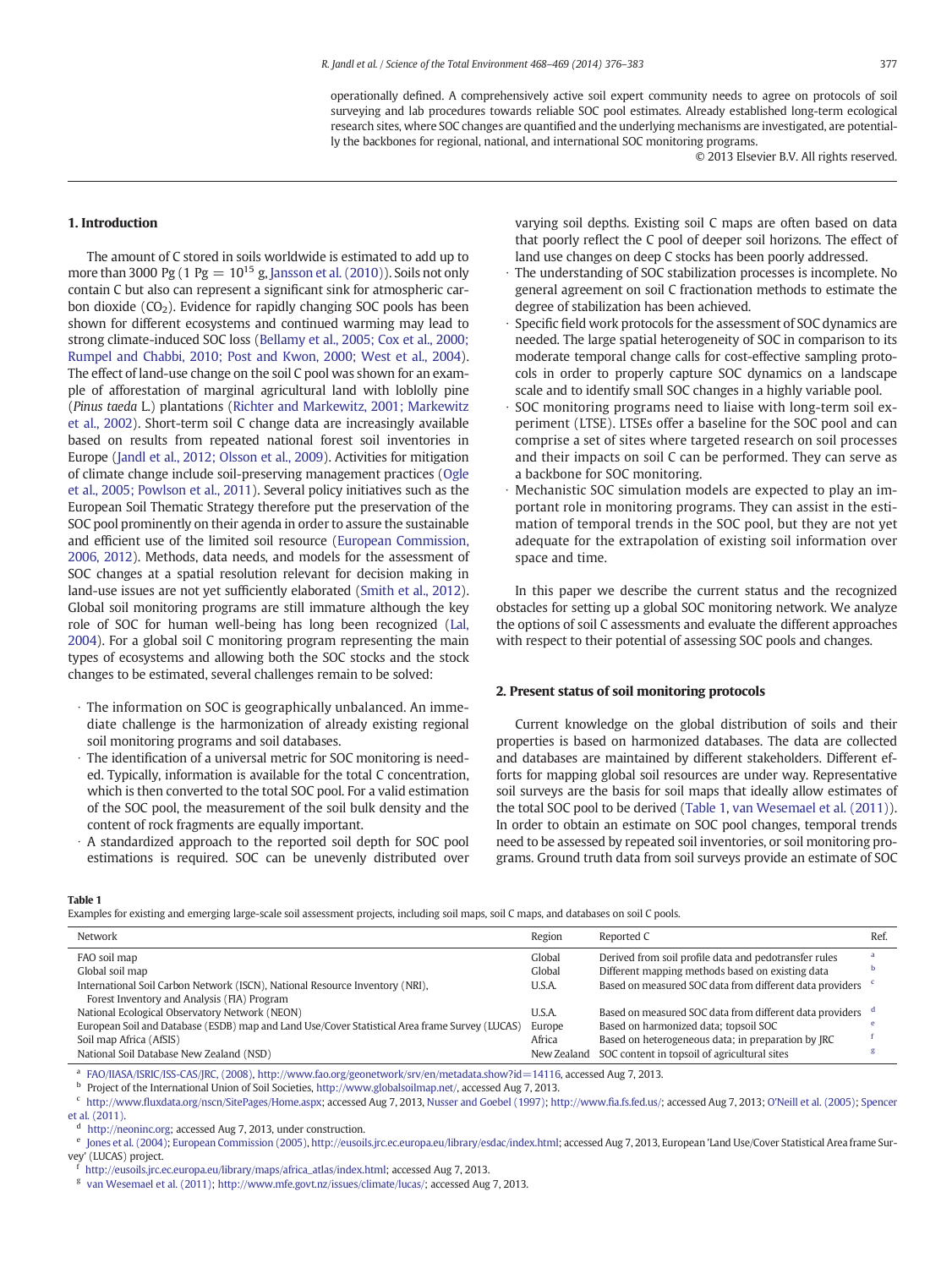pool changes and are also invaluable for the validation of SOC modeling results.

An example of an institutionalized assessment of soil resources is given by the activities of the European Community. The Joint Research Centre (JRC) holds the European Soil Data Center (ESDAC) and maintains the standardized European Soil Database (ESDB). ESDAC supports EU policies related to soil and land use, largely by providing key data sources to various stakeholders [\(Jones et al., 2005; Panagos et al.,](#page-7-0) [2012](#page-7-0)). The "Land Use/Cover Area Survey" (LUCAS) project ([Table 1](#page-1-0)) monitors landscape diversity, land cover, land-use changes, and soil chemical data, mainly on agricultural land. In the context of the development of ESDAC, the European Environment Information and Observation NETwork (EIONET) has been established with the aim of providing timely and quality-assured data and expertise to assess the state of the environment in Europe, and the pressures acting upon it. The JRC, through EIONET, performed a data collection exercise in 2010 among its member states with the final objective of creating a European wide data set for SOC and soil erosion according to a grid based approach. Originating from different data sources, the collected data have been harmonized to account for different methods of soil analyses, scales and time periods [\(Panagos et al., 2013\)](#page-7-0).

Although several national programs exist ([Table 1\)](#page-1-0), there is a lack of global geo-referenced, measured and harmonized data on soil properties and specifically on SOC both available and reliable from systematic sampling programs. At the present time, homogeneous and comprehensive data on the SOC content are those that can be extracted from the ESDB and the National Soil Carbon Network [\(Table 1\)](#page-1-0).

#### 3. Sampling design, data evaluation and simulation models for the detection of soil carbon changes

#### 3.1. Sampling design

A well-known challenge of soil monitoring programs is how to account for the small-scale variability of soil properties such as rock fragment content, bulk density, and C concentration. In order to estimate the SOC pool with an acceptable level of accuracy, a large number of replicates are often necessary ([Conen et al., 2003; Conant et al., 2011;](#page-6-0) [Rodeghiero et al., 2009\)](#page-6-0).

Different opinions are expressed concerning the appropriate soil sampling depth. In protocols aimed at shallow depths the field work is less time-consuming. A shallow sampling depth is often chosen for reasons of efficiency, as SOC predominantly accumulates at the surface and in the main rooting zone. By far, most soils are sampled to a depth of 0.3 m or less, and samplings below 1 m are an exception (Fig. 1). The recommended sampling depth varies between soil types and biomes. It has been shown that the SOC pool in the upper mineral soil is not a useful estimator of the total soil C pool as a substantial fraction of this pool can be stored in the subsoil. This has been shown for Mediterranean, temperate, boreal, and arctic ecosystems ([Chabbi et al., 2009; Chiti et al., 2012;](#page-6-0) [Harrison et al., 2011; Sletten and Hagedorn, 2012; Zabowski et al.,](#page-6-0) [2011](#page-6-0)). Although the SOC pool in the subsoil is less dynamic over time it may contribute to changes in the total soil C pool [\(Lorenz et al., 2011\)](#page-7-0). However, there are large differences in subsoil C among soil types (Fig. 1), and assessing the C content in deeper parts of the mineral soil may or may not be necessary. In a Spodosol on sandy and acidic bedrock (Fig. 1b), the depth distribution of SOC is shallow and subsoil sampling for the assessment of the SOC pool may be confined to the upper 0.3 m of the soil profile. On the contrary, in a Vertisol soil sampling only the upper horizons would greatly underestimate the total SOC pool (Fig. 1c). The issue of upper soil profile sampling is critical for upland soils. Wetlands require a different approach because their depth varies widely. For Finnish agricultural soils on drained wetlands an average depth of 1.1 m was assumed [\(Laine et al., 2004; Turunen, 2008](#page-7-0)). Tropical wetland soils may be as deep as 25 m [\(Rydin and Jeglun, 2006\)](#page-7-0).

Some of the controversy regarding the appropriate sampling depth arises from the objective of the soil monitoring program. The sampling protocol may be different when C pools or C pool changes are to be quantified. In cases where the entire SOC pool is to be measured, even subsoil horizons must be sampled. Given that the primary source of SOC is derived from roots and soil microorganisms, and that the rooting depth of trees can reach up to several meters, a systematic underestimation of the SOC pool in forest ecosystems is possible ([Stone and Kalisz,](#page-7-0) [1991; Rasse et al., 2005\)](#page-7-0). This bias and the inconsistency of available databases for the total SOC pool introduce large uncertainties to global SOC pool estimates ([Lorenz and Lal, 2010; Pan et al., 2011\)](#page-7-0). In cases where changes in the SOC pool over time are relevant, sampling the upper mineral soil may be sufficient, because it holds the majority of metabolically active soil microorganisms. The SOC pool in the subsoil is often rather inert and has therefore a lower turnover time, although it contains recent and old C in close proximity [\(Chabbi et al., 2009;](#page-6-0) [Trumbore, 2009\)](#page-6-0). However, more data on temporal variability of subsoil SOC are needed before any generalizations can be made.

Additional challenges exist in forest ecosystems. A soil sampling campaign often avoids points of accumulated coarse woody debris, and biomass inventories often focus on standing biomass. The potentially



Fig. 1. (a) Sampling depths in a compilation of published soil profiles [\(Post and Kwon, 2000; West et al., 2004\)](#page-7-0), and distribution of SOC in (b) a Spodosol soil of a pine (Pinus silvestris) forest in Altmanns/Upper Austria, and (c) a rangeland Vertisol from Stanley catchment, Hunter Valley, New South Wales, Australia [\(Martinez et al., 2010](#page-7-0)).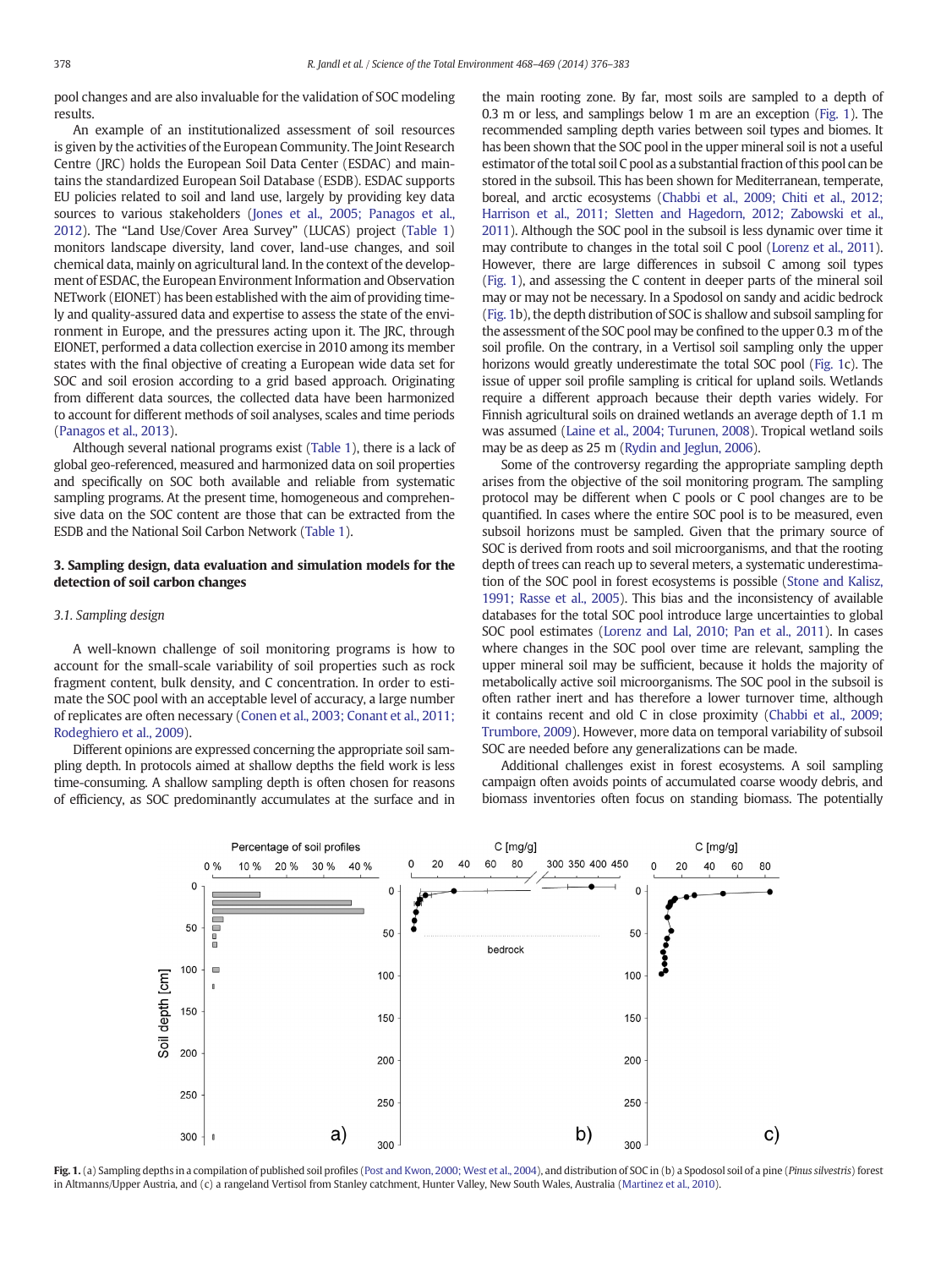

Fig. 2. Potential biases in the quantification of soil C pools due to preferential soil sampling: Plots with a local accumulation of coarse woody debris and soil pits with a high density of decaying coarse roots are avoided in field campaigns. Left picture: thinning residues in a young spruce forest in the Vienna woods (courtesy: Rainer Reiter), right picture: a high content of coarse roots in the soil samples collected by an auger profile.

substantial amount of necromass on the ground may be unaccounted for. In addition, soil cores are usually not taken at points where decaying tree stumps are abundant. Soil cores containing a large proportion of decaying coarse roots are often judged as being unrepresentative and are discarded. Thus, in natural forests the SOC pool may be systematically under — rather than overestimated (Fig. 2).

In order to make the best use of soil surveys, a sample archive is useful. More than 100 archives exist and many have been established within the past 60 years ([Richter et al., 2007; Richter and Yaalon, 2012\)](#page-7-0). The archives are often based on a personal initiative and are not necessarily part of a long-term strategy. Several success stories of the re-assessment of archived soil samples have been made. The stability of the SOC pool over several decades was demonstrated by the comparison of C contents from recently collected samples with reanalyzed samples [\(Torn](#page-7-0) [et al., 2002](#page-7-0)).

#### 3.2. Soil carbon simulation models

Monitoring and predicting changes in the SOC pool can be challenging given the slow rate at which changes occur. The full impact of management changes, for example, can often take decades to become apparent, thus a long-term monitoring approach coupled to a modeling approach is required.

Soil C models of different complexity are available [\(Coleman and](#page-6-0) [Jenkinson, 2008; Easter et al., 2007; Gärdenäs et al., 2011; Liski et al.,](#page-6-0) [2009; Parton et al., 1994\)](#page-6-0). Some require a large amount of input data whereas others can be parameterized with commonly available site data. Rather complex models perform very well for highlyinstrumented research sites and may be used for the development of ecological theory. In order to comply with the reporting requirements for national greenhouse gas budgets and in order to simulate the SOC dynamics of a large area the user often has to stick to rather simple models.

Two types of models can be used to simulate changes in SOC stocks at the regional scale: (i) macro scale models that are designed at a coarse scale and use simplistic equations, and (ii) ecosystem models that are designed at the plot or farm scale and use complex functions generally routing the soil C through a number of pools with different residence times ([Paustian et al., 1997\)](#page-7-0). These ecosystem models can be run for polygons with a specific combination of soil, land use and climate characteristics [\(Falloon et al., 1998](#page-6-0)). An example is the estimation of the regional SOC changes in central Hungary [\(Coleman and](#page-6-0) [Jenkinson, 2008\)](#page-6-0). Such an approach is, to date, limited to SOC stocks in the topsoil, usually the plough layer.

While SOC dynamic models have been extensively validated on long term experiments ([Smith et al., 1997b,](#page-7-0) SOMNET), collecting a comprehensive data to allow for validation at the regional or national scale remains a challenge. For Belgium, around 600 soil profiles of an extensive historic soil inventory from the 1960's were re-sampled in 2005 covering the major soil types and agricultural regions and the change in SOC stock was assessed. The RothC model simulated the changes in SOC stock for 23 combinations of agricultural regions and soil types in both grassland and cropland ([Meersmans et al., 2010; van Wesemael](#page-7-0) [et al., 2010\)](#page-7-0). The largest decreases in SOC stocks (11 to more than 45 Mg ha<sup>-1</sup>) occurred in poorly drained grassland soils as a result of improved drainage upon land consolidation since 1960. Large increases in well-drained grasslands (12 Mg ha<sup>-1</sup>) could be explained by historical conversion of cropland soils. Apart from the areas where intensive livestock breeding became the dominant land use, cropland soils generally lost around 14 Mg ha<sup> $-1$ </sup> over the fifty year period.

Information on long-term management is crucial in order to explain these regional patterns in SOC changes. Unfortunately, detailed management data are rarely consistently recorded over long periods. The National Resource Inventory (NRI, see [Table 1\)](#page-1-0) is an exception. From 1979 data were recorded for  $\approx$  800,000 sites and the Century model was used to assess changes in the U.S. national SOC stocks including an uncertainty analysis [\(Parton et al., 1994; van Wesemael et al., 2011\)](#page-7-0). The model was run for the NRI sites, and upscaled to national stocks using expansion factors. An alternative approach was the use of an empirically-based estimator to compare SOC stocks predicted by Century with observed SOC stocks in more than 800 treatments of 47 long-term experiments [\(Ogle et al., 2007](#page-7-0)). Their linear mixed-effect model indicated that Century had a tendency to under-estimate the SOC stocks in treatments with organic amendments or with grass leys in the rotation. Similar spatially explicit model approaches to assess changes in SOC stocks have been developed in projects for national greenhouse-gas inventories [\(Easter](#page-6-0) [et al., 2007\)](#page-6-0). It is expected that observed SOC changes from soil monitoring programs will become available and will be used to quantify the uncertainty associated with these estimates.

While model predictions of the future cannot be verified using measured data, it is possible to obtain insights into the model performance by assessing their ability to simulate long-term C dynamics using existing long-term data sets [\(Smith et al., 1997b; Palosuo et al.,](#page-7-0) [2012](#page-7-0)). Long-term ecological research (LTER) sites that have reached equilibrium are ideally suited for model calibrations, and a comparison of model performances has been published ([Smith et al., 1997a](#page-7-0)). However, the fact that LTER experiments are rarely replicated may limit the confidence in SOC model predictions.

#### 3.3. Chronosequences

"Space-for-time" substitutions can overcome the disparity between the long time-scale over which ecological dynamics occur, and the typical short duration of conventional experiments or observations. Chronosequences are located on sites with identical conditions, but of different age. Under the assumption that sufficiently similar sites can be found, chronosequences allow the effect of time on selected properties to be investigated [\(Fukami and Wardle, 2005\)](#page-6-0). Thus, it may be possible to study the effects that may take decades to be detectable. Space-for-time substitutions have several advantages: (1) they are more cost-effective and easier to establish and implement than longterm studies, (2) they examine processes and mechanisms directly, (3) they provide insights into processes occurring at long time scales during the course of a short-term study, and (4) they can be established in parallel to long-term studies, to increase the time scale over which dynamics can be explored and verify the results achieved at long-term sites. Despite their intriguing simplicity chronosequences are often difficult to implement effectively in practical research. Known problems include the challenge of locating sufficiently similar sites. In addition, even when differences in soil properties on otherwise similar sites are encountered it may be questionable to assign differences exclusively to temporal effects ([Yanai et al., 2000](#page-7-0)).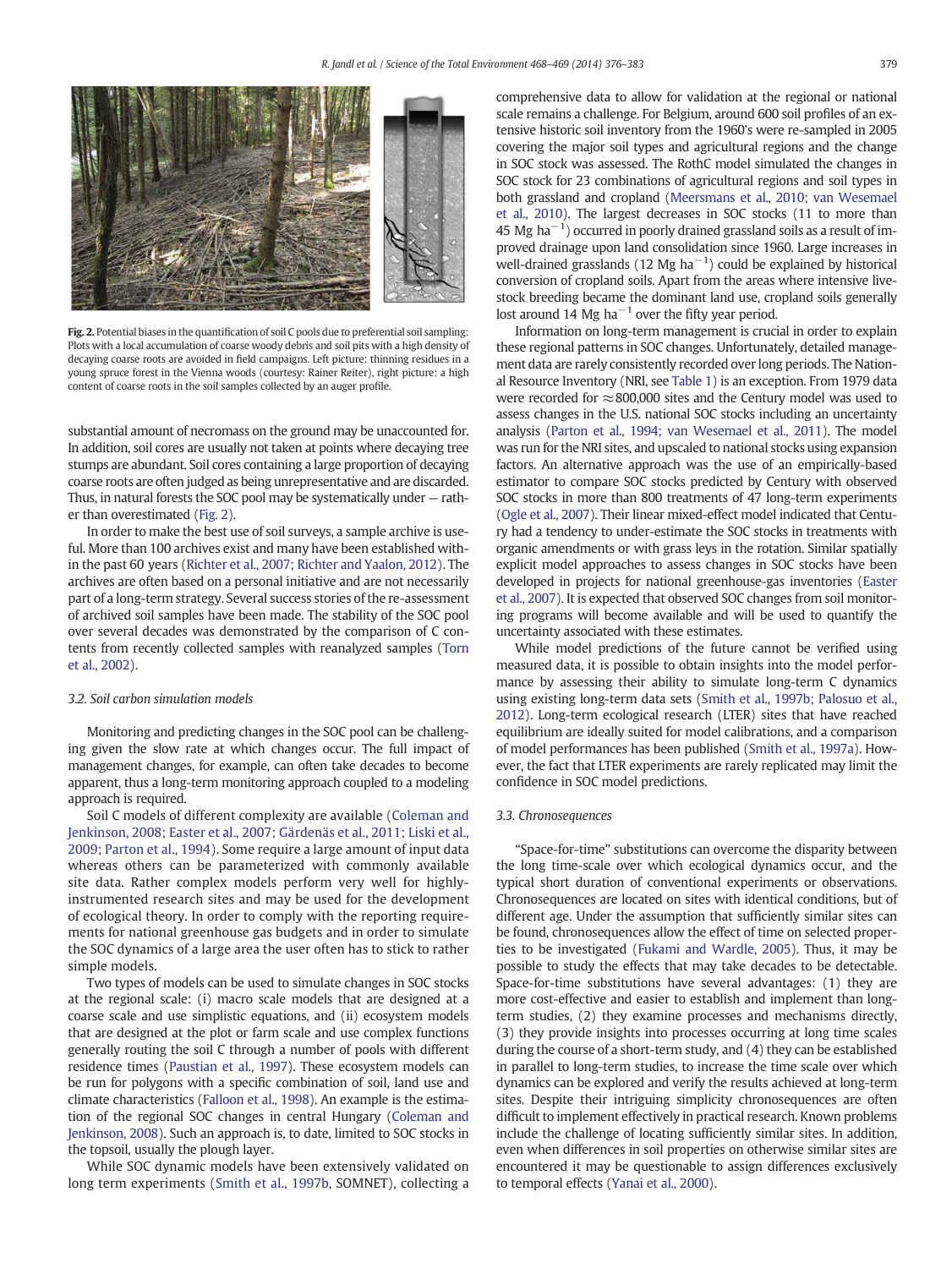For example, the C pool of Austrian forest soils was investigated using a space-for-time substitution. The underlying hypothesis of the comparison was that spruce forests have a lower soil C pool than forests of deciduous trees when subsoil horizons are included in the survey. Chronosequences of 5 to 100 year old spruce (Picea abies), beech (Fagus sylvatica), and oak (Quercus petraea) forests were compared. A thick litter layer typically forms under immature spruce because its needles decompose slowly. However, spruce is known to develop a shallow rooting system so that the soil C input to the subsoil due to decaying roots is rather small. The hypothesis was only partially confirmed. The soil C pool was rather similar in the mineral soil, but the depth distribution was different. The beech and oak forests had higher SOC pools in the subsoil whereas spruce forests had most of their SOC in the upper mineral soil [\(Veselinovic and Hager, 2012, 2013](#page-7-0)).

#### 3.4. Laboratory methods of C in soil and soil organic matter fractions

Carbon is present in soils in an organic and inorganic form. In calcareous soils with neutral to basic pH, inorganic C can make up a significant fraction of the total C, whereas in acidic soils it is absent. The chemical quantification of total soil C is performed by dry combustion in an Elemental Analyzer (EA), while inorganic C is commonly measured by the pressure transducer method where the  $CO<sub>2</sub>$  pressure builds up after addition of HCl ([Sherrod et al., 2002\)](#page-7-0). Organic C can then be obtained by difference. Also, organic C can be measured by EA, after acid digestion of the samples ([Harris et al., 2000\)](#page-6-0), but a correction factor may be needed at high concentrations of inorganic C [\(Ramnarine et al.,](#page-7-0) [2011\)](#page-7-0). A few laboratories, where an EA is not available, use wet chemical oxidation of organic C, referred to as the Walkley-Black method [\(Walkley and Black, 1934\)](#page-7-0) to determine SOC. Conversion equations for the harmonization of C data have been derived but need to be used with caution because the readily oxidizable C measured by the Walkley-Black method is not necessarily correlated to the measurement by EA ([Gerzabek et al., 2005; Conyers et al., 2011](#page-6-0)).

Soil organic matter (SOM) is a heterogeneous matrix with respect to its chemical structure and physical protection and consists of many compounds of different decomposability and turnover times [\(Schmidt](#page-7-0) [et al., 2011](#page-7-0)). In recognition of this heterogeneity several operationally defined fractionation schemes have been proposed [\(Denef et al., 2009;](#page-6-0) [Crow et al., 2007; von Lützow et al., 2007\)](#page-6-0). The physical fractionation by size and density has proved to be biologically meaningful [\(Grandy](#page-6-0) [and Neff, 2008\)](#page-6-0), since it isolates fractions from plant debris (e.g. light fraction,  $\rho$  < 1.8 g cm<sup>−3</sup>) to the microbially processed and minerally stabilized organic matter (e.g. silt (53–2  $\mu$ m) and clay (<2  $\mu$ m) associated fractions). The method is capable of separating fractions in terms of stabilization mechanisms and turnover times ([Stevenson and Elliott,](#page-7-0) [1989](#page-7-0)). Wet sieving can also be used to quantify the state of aggregation of SOM, and thus its state of physical protection from decomposition [\(Six et al., 2002\)](#page-7-0).

In studies of SOC changes, the physical fractionation of SOM allows the C pool to be broken up into its various smaller compartments and therefore it increases our power to determine SOC changes. Also, by identification the fraction subject to change can improve the interpretation of the long-term changes [\(del Galdo et al., 2003\)](#page-6-0). Even when no changes are detected at the level of the bulk soil, a shift in the SOC allocation among the fractions may indicate a significant change in SOC stocks in the long-term. Climate change altering plant productivity and microbial decomposition rates can alter the SOC allocation among its primary components. Therefore, in climate change studies the use of physical fractionation separating the light and heavy fraction and the silt fraction from clay-stabilized SOM is recommended ([Marzaioli](#page-7-0) [et al., 2010\)](#page-7-0). Land use and management alter the aggregation, and thus in these studies the quantification of SOM macro- and microaggregates is encouraged [\(del Galdo et al., 2003; Six et al., 2002\)](#page-6-0).

Physical SOM fractionation schemes are generally tedious and time consuming. Over the last few years, mid-infrared-spectroscopy has been explored as an alternative to demanding lab fractionation protocols. The spectra are distinguished between labile and recalcitrant fractions of SOM [\(Cécillon et al., 2009; Foley et al., 1998; Leifeld and Kögel-Knabner,](#page-6-0) [2005; Zimmermann et al., 2007](#page-6-0)). The disadvantage is the need for calibration with a large set of samples.

#### 4. Long-term soil experiments

LTSEs are defined as field experiments with permanent plots that are periodically sampled to quantify soil change across decadal time scales. They provide invaluable information regarding soil change and functioning, as well as biological, biogeochemical and environmental sustainability. Understanding the past and present ecosystem dynamics may be key to properly predicting future conditions, even though global change creates site conditions that may or may not have precedents. Much of our present knowledge regarding soils and sustainable land use is based on the results from LTSEs, both from forest and agricultural experiments [\(Rasmussen et al., 1998; Körschens, 2006; Richter et al., 2007\)](#page-7-0).

The maintenance of monitoring programs is often difficult to reconcile with the time frame of research funding schemes, and LTSEs are rarely represented in top-down research programs. Monitoring experiments started in Europe within the agricultural sector with an emphasis on crop productivity. The classical Rothamsted experiment was initiated in 1843 and is still in progress. Forest ecosystem monitoring has initially been pursued in the context of forest hydrology. Under the impression of devastating floods a comparison of the hydrology of the fully forest-covered Sperbelgraben and the less forested Rappengraben in Switzerland was started. The experiment is still active [\(Hegg et al., 2006\)](#page-6-0). In the 20th century many long-term experiments were established. At forested sites the focus was on hydrology, forest nutrient and nutrient cycling, and later on soil acidification [\(Ågren](#page-6-0) [and Andersson, 2012](#page-6-0); [Ellenberg et al., 1986](#page-6-0); [Johnson and Lindberg,](#page-7-0) [1992;](#page-7-0) [Richter and Markewitz, 2001,](#page-7-0) Fig. 3). The "International Cooperative Programme on Assessment and Monitoring of Air Pollution Effects on Forests" (ICP Forests; [http://www.icp-forests.net/;](http://www.icp-forests.net/) accessed Aug 6, 2013) was coordinated by the European Community in 1986 and later the European Union, and is now operating under the United Nations Economic Commission for Europe Convention on Long-Range Transboundary Air Pollution. Within its Level I and Level II programs the monitoring in European forests was centralized. In retrospect, many long-term experiments have proven to be valuable for the interpretation of temporal ecosystem dynamics. As a reference for the C sequestration potential of forest soil baselines of soil C pools have been derived from LTER data [\(Lark et al., 2006; Baritz et al., 2010\)](#page-7-0). Within the"BioSoil Demonstration project" a fraction of the Level I inventory of 1995 was resampled between 2006 and 2008. The aim of the project was to demonstrate, under the Forest Focus Regulation, that a large scale European exercise can provide policy support on the basis of harmonized data. A comparison between the data collected on C in the



Fig. 3. Examples for the record of long-term ecological research in agriculture (gray) and forestry (black).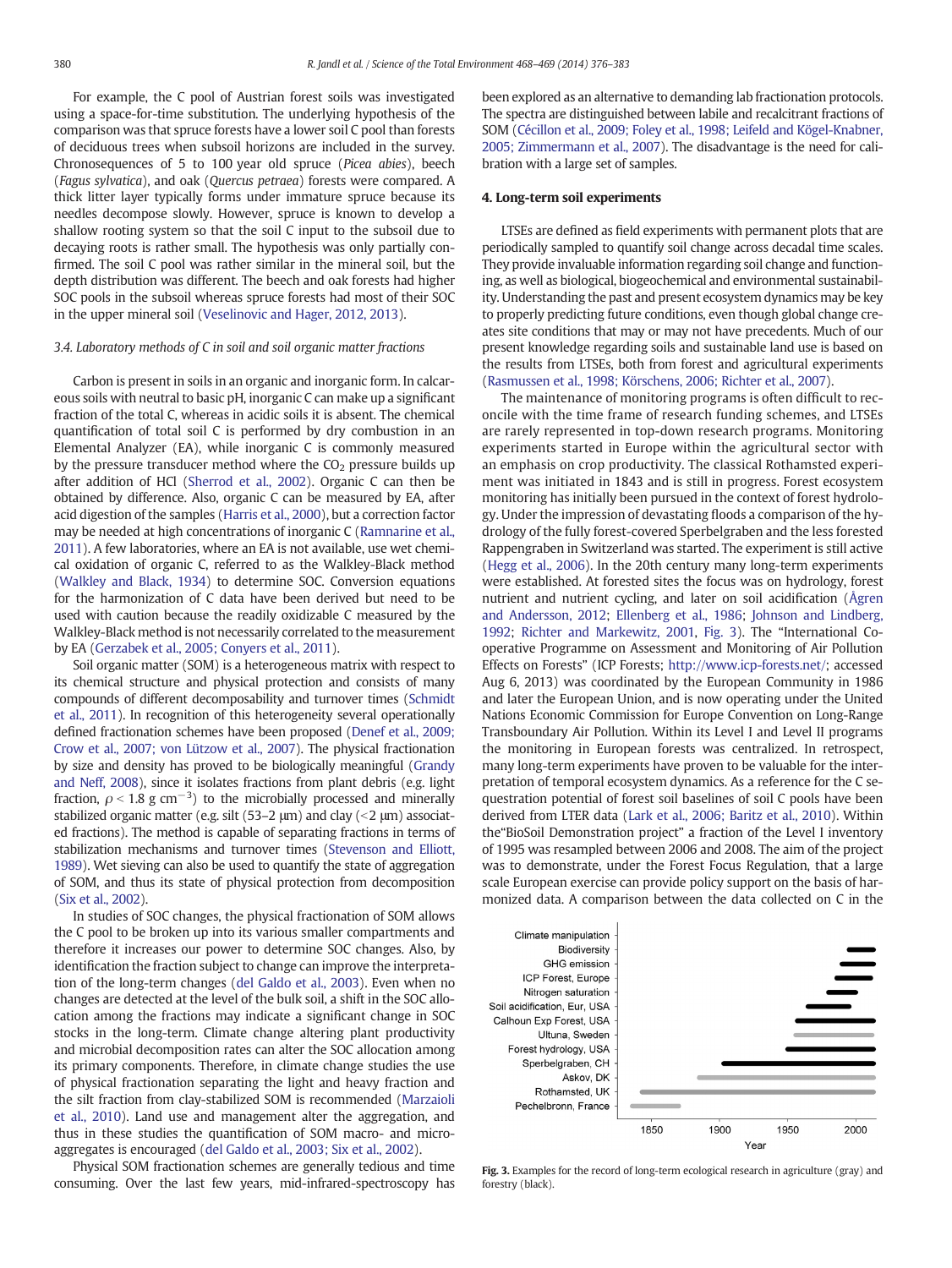#### Table 2

Soil sampling effort level: the levels are in order of effort required, from lower (level 1) to higher (level 4).

|                           | Level 1                  | Level 2                                      | Level 3                                         | Level 4                                               |
|---------------------------|--------------------------|----------------------------------------------|-------------------------------------------------|-------------------------------------------------------|
|                           | Field work               |                                              |                                                 |                                                       |
| Monitoring<br>description | No statistical design    | Random sampling                              | Stratified random sampling                      | Nested sampling design                                |
| Samples per plot          |                          | 3                                            | 3                                               | >3                                                    |
| Sampling device           | Gauge auger              | Edelman auger                                | Undisturbed core                                | Pit excavation                                        |
| Depth                     | Forest floor and topsoil | Forest floor $+30$ cm mineral soil           |                                                 | Forest floor $+$ mineral soil to bedrock              |
| Layers                    | No distinction           | Two layers of equal thickness                | Four layers (0-5, 5-10, 10-20, 20-30 cm)        | Four layers $+$ pedological<br>classification         |
| <b>Bulk density</b>       | No estimation            | From general pedotransfer function           | From site-calibrated pedotransfer func-<br>tion | Measurement                                           |
| Stoniness                 | No estimation            | Standard coefficient                         | Visual estimation                               | Volume measurement                                    |
| Roots                     | No estimation            | Standard coefficient                         | <b>Biomass equations</b>                        | Volume measurement                                    |
| Superficial obstacles     | No estimation            | Rough estimation of area covered by boulders | Measurement of area covered by boulders         | Measurement of area covered by<br>boulders and stumps |
|                           | Lab analysis             |                                              |                                                 |                                                       |
| Pooling                   | Bulk sample              |                                              | Individual sample                               |                                                       |
| Carbon content            | Walkley-Black            |                                              | Dry combustion                                  |                                                       |
| Fractionation             | None                     | By size                                      | By density                                      | By size and density                                   |
| IR spectroscopy           | No analysis              |                                              | IR analysis                                     |                                                       |
| Texture                   | No texture               |                                              | Texture analysis                                |                                                       |

initial survey and the BioSoil data demonstrated many of the difficulties associated with carrying out a harmonized SOC monitoring exercise for European forests ([Hiederer et al., 2011; Rantakari et al., 2012](#page-6-0)).

A potential problem of LTER data is that SOC measurements are rarely replicated. Without an assessment of the uncertainty the use of the data is seriously limited ([Falloon and Smith, 2003\)](#page-6-0). Another challenge is the recognition of the unusual change in data sets with an otherwise noisy time trend ([Barnosky et al., 2012](#page-6-0)).

Selecting sites for LTSEs is a challenging task. Selection according to soil types is a feasible solution because soils integrate a variety of factors, and soil properties are often used to guide choices in land use and management by local farmers and management authorities. LTSEs are important for monitoring not only SOC but also ecosystem processes. While soil is a large and important resource, and the SOC pool is a significant sink for atmospheric  $CO<sub>2</sub>$ , they form part of, and are fundamentally connected to the environment (i.e. biosphere, atmosphere and hydrosphere). Thus a whole-system approach provides the best method by which to investigate global soil change at a range of scales, such that soil changes can be related to larger ecosystem responses and a broader range of environmental conditions ([Rustad, 2008\)](#page-7-0).

The European Soil Organic Matter Network (EUROSOMNET) includes over 110 LTSEs located throughout Europe and parts of the former Soviet Union [\(Franko et al., 2002](#page-6-0)). More recently, a global network of LTSEs was launched with the aim of expanding observations of global soil change by coordinating and promoting data collected at existing LTSEs globally (<http://www.nicholas.duke.edu/ltse/>; accessed Aug 7, 2013). Currently, over 250 soil experiments participate in this online resource. Most sites are in the temperate zone, and a large proportion represents agricultural land in developed regions. The representation of soil types is unbalanced and chemical analyses are confined to the upper mineral soil horizons (median depth = 15 cm; for  $\approx$ 90% of samples the depth is below 30 cm). There is a need for the number of LTSEs to expand and diversify, to have a representative network of all the major ecosystems, soil types, land use and management systems, and soil depths globally. However, it may be just as important to ensure that existing long-term experimental sites are maintained and supported, given that the value of long-term experiments increases with age [\(Richter et al., 2007; Richter and Yaalon, 2012\)](#page-7-0).

Another information resource is the Geographical Network of Field Experiments. It was founded in Russia in 1941 and currently includes over 300 experiments, with approximately 40 sites over 40 years old. Most of them are located in the Ukraine, Belarus, Moldova, and Georgia [\(Shevtsova et al., 2003\)](#page-7-0). These sites, however, are largely unknown outside of Russia.

In order to maximize the effectiveness of data generated from LTSEs an option is to integrate them with gradient studies. Observations across a range of gradients such as latitude, longitude, elevation, climate, pollution, or species, provide opportunities to explore global change issues and various factors using an integrated approach. Superimposing experiments across gradients enables scientists to adopt a whole ecosystem approach and investigate ecosystem responses to a broader range of environmental conditions ([Rustad, 2008\)](#page-7-0).

#### 5. A concept for soil sampling

There are many techniques and methodologies available for soil sampling and analysis [\(Rodeghiero et al., 2009\)](#page-7-0). A Soil-Sampling-Effort-Level (SEL) classification may be needed, and organized into a table according to the level of effort required to collect the data to estimate the C content per unit of surface area (Table 2). Soil sampling is time-consuming. Whereas in agricultural soils undisturbed cores can be collected with augers, while in forest ecosystems, due to the presence of variable quantities of stones and coarse roots, it is often necessary to excavate samples. The heterogeneity of forested sites also makes the identification of a suitable location for sample collection for bulk density challenging [\(Page-Dumroese et al., 1999](#page-7-0)). Soils are probably too heterogeneous, being a mix of organic and inorganic particles (minerals, stones, roots, organic residues, water, micro-organisms, fungi etc.), to use any kind of sensor to detect different soil constituents. The most difficult to determine and spatially variable constituent is probably soil stoniness. However, large errors can result if this component is not adequately accounted for [\(Rodeghiero et al., 2009, 2011\)](#page-7-0).

Table 2 gives an overview on existing methods that are presently encountered in SOC assessments. Whereas all of them are suitable to obtain estimates of the SOC pool, only elements of the highest effort levels allow conclusions regarding SOC pool change over time to be derived. Of particular importance is the relevance of field work. A thorough assessment of soil volume and soil bulk density is equally as important as accurate measurements of the C concentration of the bulk soil or even SOM fractions.

#### 6. Conclusions

Currently, several efforts aimed at creating global soil C maps are underway. Conceptually, the approaches are different, as the SOC pool can be derived from soil morphological properties, or from measured SOC concentrations. The first approach is based on a higher density of data. Since the primary intention is the creation of a global soil map,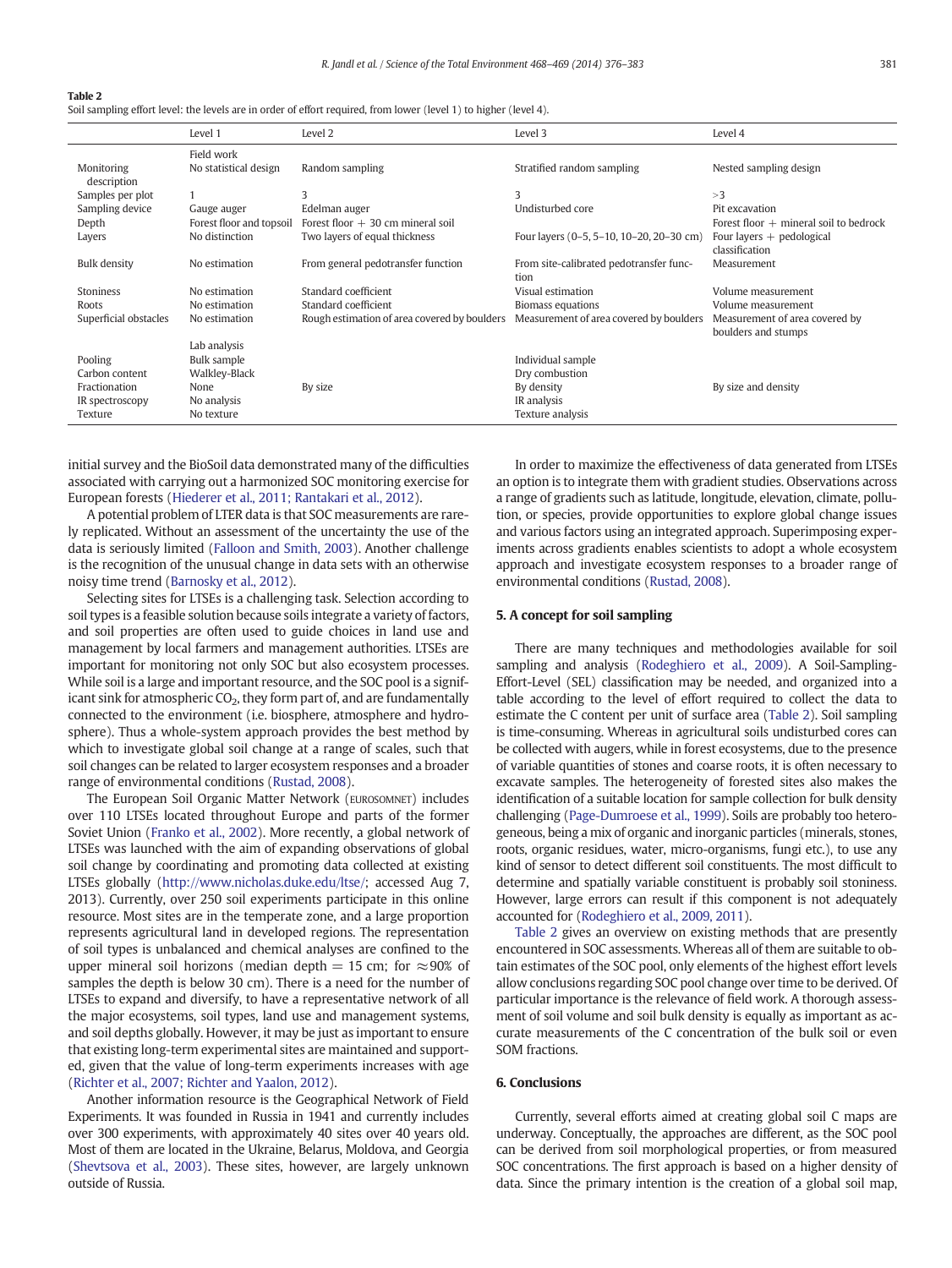<span id="page-6-0"></span>the derived soil C map can be seen as a secondary product. Because the displayed SOC stock is already an approximation, such maps are unsuitable for the assessment of SOC changes. However, they can – together with other elements of information – yield relevant information on potential hot-spots for SOC changes.

The second approach can yield more accurate SOC pool maps, if additional parameters, such as soil bulk density and rock content are available in a similar level of quality. In cases where the uncertainty of the SOC pool estimate is available, the assessment of SOC changes is possible.

Ideally, efforts between the soil mapping communities are joined. It takes a committed community of soil experts that is furnished with the required infrastructure and funding to accomplish the goal. Unlike in many other fields, earth observation systems are so far not offering a remedy. The required data are collected in programs where field work is having a major role. In recognition of these challenges the efforts of creating soil C maps are far from being completed. There are still strong discrepancies in the regional coverage of SOC information and combining information from regions with a high density of measured data with almost uncharted regions is a challenge. An important advantage of the maps already presented is to highlight which regions the most relevant information gaps exist.

A global SOC monitoring program needs to be driven by a clearly formulated need. A pre-requisite is the identification of regions where SOC changes are most likely, and of regions where the expected changes have a relevant extent. Therefore, a logical starting point is to focus on regions that at present have high SOC stocks. The second step is the identification of the main processes leading to SOC changes. These may be regions with accentuated rates of land-use change, or regions that are expected to be most strongly affected by climate change.

Another topic is the focus on lab procedures. A global SOC monitoring program needs standardized lab protocols. Presently, many methods for the analysis of C concentrations of the bulk soil or its fractions are available and all have their undisputed merits. With hindsight on the decentralized data generation it is feasible to suggest ISO-standardized methods for the measurement of the C concentration and to document them in a manual.

In a similar fashion modeling efforts need to be evaluated. Whereas the development of sophisticated models is well justified for the application in a regional context, the global soil C monitoring needs to rely – for the time being – on simulation models that can be parameterized with standardized input data that are globally available. All modeling exercises need to be validated with ground truth data. The existing LTSEs can have a decisive role for the quantification of the effect of soil processes leading to SOC changes, and for the validation of modeling results. In the last years significant progress has been made in assessing global SOC pools and in assembling comprehensive SOC databases. However, in order to meet the information needs of the 21st century, an internationally organized and globally acting SOC network such as the International Soil Carbon Network [\(Table 1\)](#page-1-0) will be required.

Besides its scientific challenges the establishment of a global SOC network is demanding with respect to the secondment of infrastructure and manpower. It requires a strong commitment by leading soil science institutions and the readiness for joining forces and overcoming institutional barriers. Establishing a global soil monitoring network will be a long and tedious process with many highs and lows. It will require the endurance of the involved scientists, and continuous funding in order to scrutinize and integrate emerging information in the already existing systems. The expected benefit of a functional global SOC information system will be tremendous, equally for policy makers, land managers, and the scientific community.

#### References

Ågren GI, Andersson FO. [Terrestrial ecosystem ecology. Cambridge Univ Press; 2012.](http://refhub.elsevier.com/S0048-9697(13)00940-6/rf0005)

Baritz R, Seufert G, Montanarella L, Van Ranst E. [Carbon concentrations and stocks in](http://refhub.elsevier.com/S0048-9697(13)00940-6/rf0010) [forest soils of Europe. For Ecol Manage 2010;260\(3\):262](http://refhub.elsevier.com/S0048-9697(13)00940-6/rf0010)–77.

Barnosky AD, Hadly EA, Bascompte J, Berlow EL, Brown JH, Fortelius M, et al. [Approaching](http://refhub.elsevier.com/S0048-9697(13)00940-6/rf0015) [a state shift in Earth's biosphere. Nature 2012;486:52](http://refhub.elsevier.com/S0048-9697(13)00940-6/rf0015)–7.

Bellamy PH, Loveland PJ, Bradley RI, Lark RM, Kirk GJD. [Carbon losses from all soils across](http://refhub.elsevier.com/S0048-9697(13)00940-6/rf0020) England and Wales 1978–[2003. Nature 2005;437:245](http://refhub.elsevier.com/S0048-9697(13)00940-6/rf0020)–8.

Cécillon L, Cassagne N, Czarnes S, Grose R, Vennetier M, Brun J-J. [Predicting soil quality](http://refhub.elsevier.com/S0048-9697(13)00940-6/rf0025) [indices with near infrared analysis in a wild](http://refhub.elsevier.com/S0048-9697(13)00940-6/rf0025)fire chronosequence. Sci Total Environ [2009;407:1200](http://refhub.elsevier.com/S0048-9697(13)00940-6/rf0025)–5.

Chabbi A, Kögel-Knabner I, Rumpel C. [Stabilised carbon in subsoil horizons is located in](http://refhub.elsevier.com/S0048-9697(13)00940-6/rf0030) [spatially distinct parts of the soil pro](http://refhub.elsevier.com/S0048-9697(13)00940-6/rf0030)file. Soil Biol Biochem 2009;41:256–61.

Chiti T, Díaz-Pinés E, Rubio A. [Soil organic carbon stocks of conifers, broadleaf and ever](http://refhub.elsevier.com/S0048-9697(13)00940-6/rf0035)[green broadleaf forests of Spain. Biol Fertil Soils 2012;48\(7\):817](http://refhub.elsevier.com/S0048-9697(13)00940-6/rf0035)–26.

Coleman K, Jenkinson D. [RothC-26.3. A model for the turnover of carbon in soils. Tech.](http://refhub.elsevier.com/S0048-9697(13)00940-6/rf0040) [Rep. Harpenden, Hertfordshire, UK: Rothamsted Research; 2008.](http://refhub.elsevier.com/S0048-9697(13)00940-6/rf0040)

Conant RT, Ogle SM, Paul EA, Paustian K. [Measuring and monitoring soil organic carbon](http://refhub.elsevier.com/S0048-9697(13)00940-6/rf0045) [stocks in agricultural lands for climate mitigation. Front Ecol Environ 2011;9\(3\):](http://refhub.elsevier.com/S0048-9697(13)00940-6/rf0045) [169](http://refhub.elsevier.com/S0048-9697(13)00940-6/rf0045)–73.

Conen F, Yakutin MV, Sambuu AD. [Potential for detecting changes in soil organic carbon](http://refhub.elsevier.com/S0048-9697(13)00940-6/rf0050) [concentrations resulting from climate change. Glob Chang Biol 2003;9:1515](http://refhub.elsevier.com/S0048-9697(13)00940-6/rf0050)–20.

Conyers MK, Poile GJ, Oates AA, Waters D, Chan KY. [Comparison of three carbon determi](http://refhub.elsevier.com/S0048-9697(13)00940-6/rf0055)[nation methods on naturally occurring substrates and the implication for the quanti](http://refhub.elsevier.com/S0048-9697(13)00940-6/rf0055)fication of 'soil carbon'[. Soil Res 2011;49:27](http://refhub.elsevier.com/S0048-9697(13)00940-6/rf0055)–33.

Cox PM, Betts RA, Jones CD, Spall SA, Totterdell IJ. [Acceleration of global warming due to](http://refhub.elsevier.com/S0048-9697(13)00940-6/rf0060) [carbon-cycle feedbacks in a coupled climate model. Nature 2000;408:184](http://refhub.elsevier.com/S0048-9697(13)00940-6/rf0060)–7.

- Crow SE, Swanston CW, Lajtha K, Brooks JR, Keirstead H. [Density fractionation of forest](http://refhub.elsevier.com/S0048-9697(13)00940-6/rf0065) [soils: methodological questions and interpretation of incubation results and turnover](http://refhub.elsevier.com/S0048-9697(13)00940-6/rf0065) [time in an ecosystem context. Biogeochemistry 2007;85:69](http://refhub.elsevier.com/S0048-9697(13)00940-6/rf0065)–90.
- del Galdo I, Six J, Peressotti A, Cotrufo MF. [Assessing the impact of land-use change on soil](http://refhub.elsevier.com/S0048-9697(13)00940-6/rf0070) [C sequestration in agricultural soils by means of organic matter fractionation and sta](http://refhub.elsevier.com/S0048-9697(13)00940-6/rf0070)[ble C isotopes. Glob Chang Biol 2003;9:1204](http://refhub.elsevier.com/S0048-9697(13)00940-6/rf0070)–13.
- Denef K, Plante AF, Six J. [Characterization of soil organic matter. Cambridge Univ Press;](http://refhub.elsevier.com/S0048-9697(13)00940-6/rf0075) 200991–[126 \[Ch. 6\].](http://refhub.elsevier.com/S0048-9697(13)00940-6/rf0075)
- Easter M, Paustian K, Killian K, William S, Feng T, Al-Adamat R, et al. [The](http://refhub.elsevier.com/S0048-9697(13)00940-6/rf0080) [GEFSOC](http://refhub.elsevier.com/S0048-9697(13)00940-6/rf0080) [soil carbon](http://refhub.elsevier.com/S0048-9697(13)00940-6/rf0080) [modelling system: a tool for conducting regional-scale soil carbon inventories and](http://refhub.elsevier.com/S0048-9697(13)00940-6/rf0080) [assessing the impacts of land use change on soil carbon. Agric Ecosyst Environ](http://refhub.elsevier.com/S0048-9697(13)00940-6/rf0080) [2007;122:13](http://refhub.elsevier.com/S0048-9697(13)00940-6/rf0080)–25.
- Ellenberg H, Mayer R, Schauermann J. [Ökosystemforschung Ergebnisse des](http://refhub.elsevier.com/S0048-9697(13)00940-6/rf0085) Sollingprojektes 1966–[1986. Stuttgart: Eugen Ulmer; 1986.](http://refhub.elsevier.com/S0048-9697(13)00940-6/rf0085)
- European Commission. [Soil atlas of Europe. L-2995 Luxembourg: Of](http://refhub.elsevier.com/S0048-9697(13)00940-6/rf0090)fice for Official Publi[cations of the European Communities; 2005.](http://refhub.elsevier.com/S0048-9697(13)00940-6/rf0090)
- European Commission. COM((2006) 231 final). Communication from the Commission to the Council, the European Parliament, the European Economic and Social Committee of the Regions, Thematic Strategy for Soil Protection; 2006. [URL [http://ec.europa.eu/](http://ec.europa.eu/environment/soil/pdf/com_2006_0231_en.pdf) [environment/soil/pdf/com\\_2006\\_0231\\_en.pdf\]](http://ec.europa.eu/environment/soil/pdf/com_2006_0231_en.pdf).
- European Commission. COM((2012) 46 final). Report from the Commission to the European Parliament, the Council, the European Economic and Social Committee and the Committee of the RegionsThe implementation of the Soil Thematic Strategy and ongoing activities; 2012. [URL [http://www.parlament.gv.at/PAKT/EU/XXIV/EU/](http://www.parlament.gv.at/PAKT/EU/XXIV/EU/07/22/EU_72283/imfname_10018183.pdf) [07/22/EU\\_72283/imfname\\_10018183.pdf\]](http://www.parlament.gv.at/PAKT/EU/XXIV/EU/07/22/EU_72283/imfname_10018183.pdf).

Falloon P, Smith P. [Accounting for changes in soil carbon under the kyoto protocol: need](http://refhub.elsevier.com/S0048-9697(13)00940-6/rf0105) [for improved long-term data sets to reduce uncertainty in model projections. Soil Use](http://refhub.elsevier.com/S0048-9697(13)00940-6/rf0105) [Manag 2003;19\(3\):265](http://refhub.elsevier.com/S0048-9697(13)00940-6/rf0105)–9.

- Falloon P, Smith P, Coleman K, Marshall S. [Estimating the size of the inert organic matter](http://refhub.elsevier.com/S0048-9697(13)00940-6/rf0110) [pool from total soil organic carbon content for use in the Rothamsted model. Soil Biol](http://refhub.elsevier.com/S0048-9697(13)00940-6/rf0110) [Biochem 1998;30:1207](http://refhub.elsevier.com/S0048-9697(13)00940-6/rf0110)–11.
- FAO/IIASA/ISRIC/ISS-CAS/JRC. [Harmonized world soil database. Tech. Rep. Version 1.1.](http://refhub.elsevier.com/S0048-9697(13)00940-6/rf0115) [Laxenburg, Austria: FAO, Rome, Italy and IIASA; 2008.](http://refhub.elsevier.com/S0048-9697(13)00940-6/rf0115)
- Foley WJ, McIlwee A, Lawler I, Aragones L, Woolnough AP, Berding N. [Ecological applica](http://refhub.elsevier.com/S0048-9697(13)00940-6/rf0120)tions of near infrared reflectance spectroscopy — [a tool for rapid, cost-effective pre](http://refhub.elsevier.com/S0048-9697(13)00940-6/rf0120)[diction of the composition of plant and animal tissues and aspects of animal](http://refhub.elsevier.com/S0048-9697(13)00940-6/rf0120) [performance. Oecologia 1998;116:293](http://refhub.elsevier.com/S0048-9697(13)00940-6/rf0120)–305.
- Franko U, Schramm G, Rodionova V, Körschens M, Smith P, Coleman K, et al. EuroSOMNET — [a database for long-term experiments on soil organic matter in](http://refhub.elsevier.com/S0048-9697(13)00940-6/rf0125) [Europe. Comput Electron Agric 2002;33\(3\):233](http://refhub.elsevier.com/S0048-9697(13)00940-6/rf0125)–9.
- Fukami T, Wardle D. [Long-term ecological dynamics: reciprocal insights from natural and](http://refhub.elsevier.com/S0048-9697(13)00940-6/rf0130) [anthropogenic gradients. Proc R Soc B Biol Sci 2005;272:2105](http://refhub.elsevier.com/S0048-9697(13)00940-6/rf0130)–15.
- Gärdenäs AI, Jansson P-E, Karltun E, Klemendtson L, Lehtonen A, Ortiz CA, et al. [Estimating](http://refhub.elsevier.com/S0048-9697(13)00940-6/rf0135) [soil carbon stock changes by process-based models and soil inventories](http://refhub.elsevier.com/S0048-9697(13)00940-6/rf0135) [tainties and complementarities. Wiley-Blackwell; 2011239](http://refhub.elsevier.com/S0048-9697(13)00940-6/rf0135)–66 [Ch. 10].
- Gerzabek M, Strebl F, Tulipan M, Schwarz S. Quantifi[cation of organic carbon pools](http://refhub.elsevier.com/S0048-9697(13)00940-6/rf0140) for Austria's agricultural soils using [a soil information system. Can J Soil Sci](http://refhub.elsevier.com/S0048-9697(13)00940-6/rf0140) [2005;85:491](http://refhub.elsevier.com/S0048-9697(13)00940-6/rf0140)–8.
- Grandy A, Neff J. [Molecular C dynamics downstream: the biochemical decomposition se](http://refhub.elsevier.com/S0048-9697(13)00940-6/rf0145)[quence and its impact on soil organic matter structure and function. Sci Total Environ](http://refhub.elsevier.com/S0048-9697(13)00940-6/rf0145) [2008;404:297](http://refhub.elsevier.com/S0048-9697(13)00940-6/rf0145)–307.
- Harris D, Horwáth W, van Kessel C. [Acid fumigation of soils to remove carbonates](http://refhub.elsevier.com/S0048-9697(13)00940-6/rf0150) [prior to total organic carbon or carbon-13 isotopic analysis. Soil Sci Soc Am J](http://refhub.elsevier.com/S0048-9697(13)00940-6/rf0150) [2000;65:1853](http://refhub.elsevier.com/S0048-9697(13)00940-6/rf0150)–6.
- Harrison RB, Footen PW, Strahm BD. [Deep soil horizons: contribution and importance to](http://refhub.elsevier.com/S0048-9697(13)00940-6/rf0155) [soil carbon pools and in assessing whole-ecosystem response to management and](http://refhub.elsevier.com/S0048-9697(13)00940-6/rf0155) [global change. Forest Science 2011;57:67](http://refhub.elsevier.com/S0048-9697(13)00940-6/rf0155)–76.
- Hegg C, McArdell B, Badoux A. [One hundred years of mountain hydrology in Switzerland](http://refhub.elsevier.com/S0048-9697(13)00940-6/rf0160) [by the WSL. Hydrol Process 2006;20:371](http://refhub.elsevier.com/S0048-9697(13)00940-6/rf0160)–6.
- Hiederer R, Michéli E, Durrant T. [Evaluation of BioSoil demonstration project](http://refhub.elsevier.com/S0048-9697(13)00940-6/rf0165) soil data [analysis. Tech. Rep. UR 24729 EN. Publications Of](http://refhub.elsevier.com/S0048-9697(13)00940-6/rf0165)fice of the European Union; 2011.